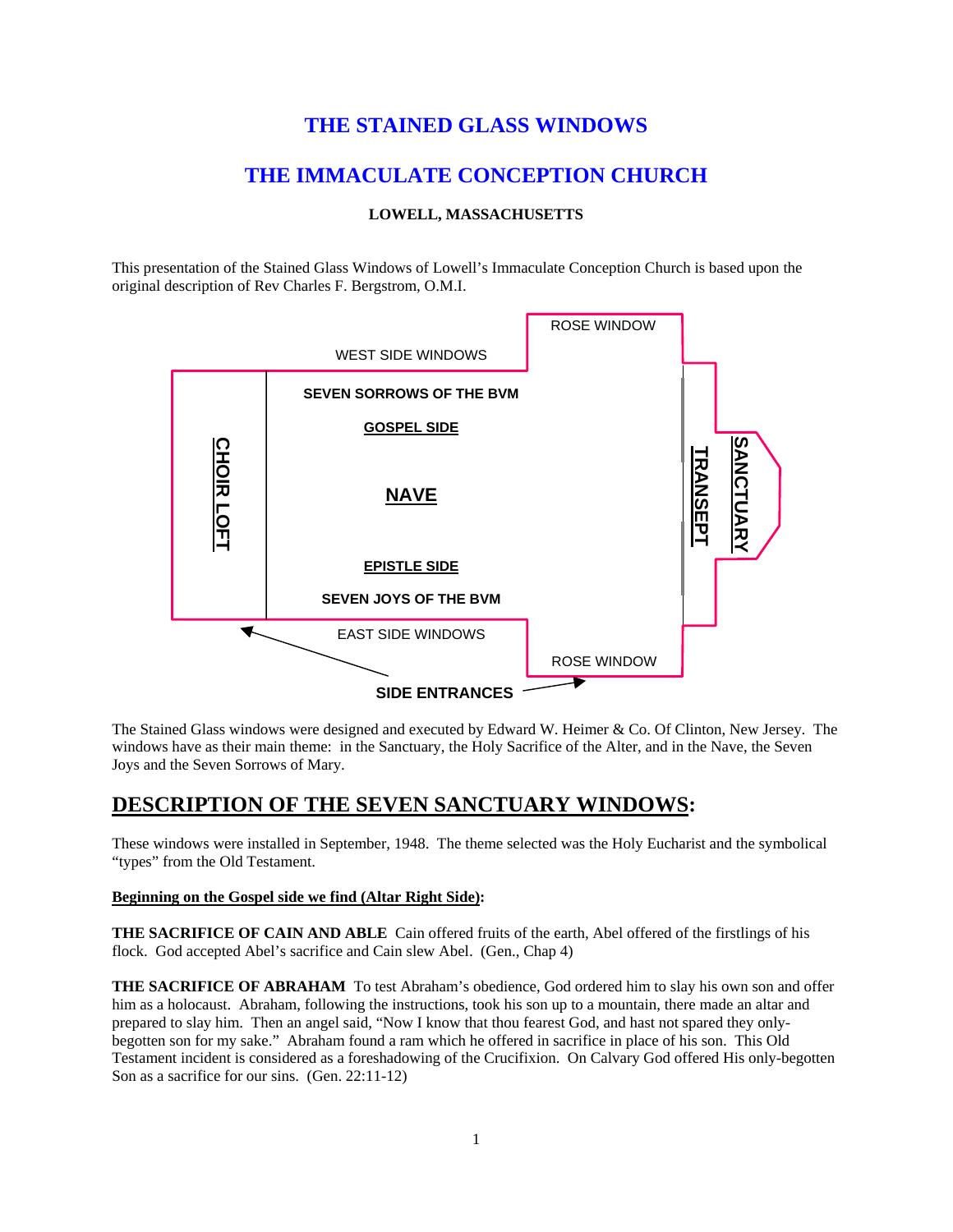**FEEDING THE FIVE THOUSAND** Our Lord multiplies the five loaves and two fishes. (Matt. 14:16)

### **The center window directly over the altar depicts:**

**CHRIST BREAKING BREAD IN EMMAUS** After the resurrection, Jesus joins two of his disciples as they leave Jerusalem and walk along the road to Emmaus. The two disciples recognized our Lord when He took the bread and blessed and broke and began handing it to them. And their eyes were opened, and they recognized Him. (Luke 24:28)

### **The window to the right of center on the Epistle side depicts:**

**MANNA FROM HEAVEN** When the Israelites complain for lack of food, the Lord provided flesh and manna. The scene shown in the stained glass windows shows them gathering the manna. (Ex. 16:17)

**THE SACRIFICE OF MELCHISEDECH** Melchisedech, the Priest-King of Salem, brought bread and wine and blessed Abraham who had returned from battle. (Gen. 14:19)

### **The last Sanctuary window on the Epistle side is:**

**MOSES RAISING THE BRAZEN SERPENT** One of the most important prophetic symbols of the Old Testament was the brazen serpent which Moses lifted up in the wilderness. When the Hebrew people were bitten by serpents in the desert, God ordered Moses to erect the brazen serpent on a cross. Whoever looked on the serpent was healed. (Num. 21:9) Our Lord spoke of this incident as foreshadowing His own Crucifixion: "As Moses lifted up the serpent in the desert, even so must the Son of Man be lifted up, that those who believe in Him may not perish, but may have life everlasting." (John 3:4)

# **SANCTUARY CLERESTORY WINDOWS (Upper Level):**

### **Sanctuary Clerestory Windows (going from left to right):**

- 1) The Phoenix, a widely used symbol of the Resurrection; just as the bird rose from the ashes after being consumed by fire, so our Lord rose from the tomb.
- 2) The Crown, denotes not only our Lord's kingly office but expresses the fact that we have eternal life through Him, as well.
- 3) Three Fishes—a first century symbol. The Greek word for "fish' was used as a rebus to spell the initials of "Jesus Christ, Son of God, Savior."
- 4) A Ship, represents the Church, tossed by the stormy waves of persecution, but our Savior is a positive assurance of safety.

# **TRANSEPT WINDOWS:**

### **On the Epistle side behind the Communion rail is the QUEEN OF IRELAND window.**

The center figure is the B. V. M. With the Christ Child holding a rosary. On the left side is St. Patrick, the Apostle of Ireland, holding a shamrock in his left hand. He used the shamrock to explain the Holy Trinity. By his feet is a snake, reminding us of the legend when St Patrick drove out the snakes from Ireland. On the right side is St. Bridget, who received her veil from St. Patrick. Encouraged by her example, other ladies joined; and soon the first convent was erected and St. Bridget became superior. Her reputation for sanctity became widely known and, after a long and fruitful life, she died an Abbess on February 1, 523.

In the circular top shape we find the scene of St. Patrick Baptizing the King of Tara, whom he converted together with many other kings and princes. Tara was the principal seat of the Druids and pagan rites. In the bottom medallion, the Apparition of Our Lady of Knock is depicted. The account of this apparition reads: "The blessed Virgin was clothed in white garments, wearing a large brilliant crown; her hands were raised as if in prayer and her eyes were turned heavenward. On her right was St. Joseph and on the left stood St. John, the Evangelist, vested as a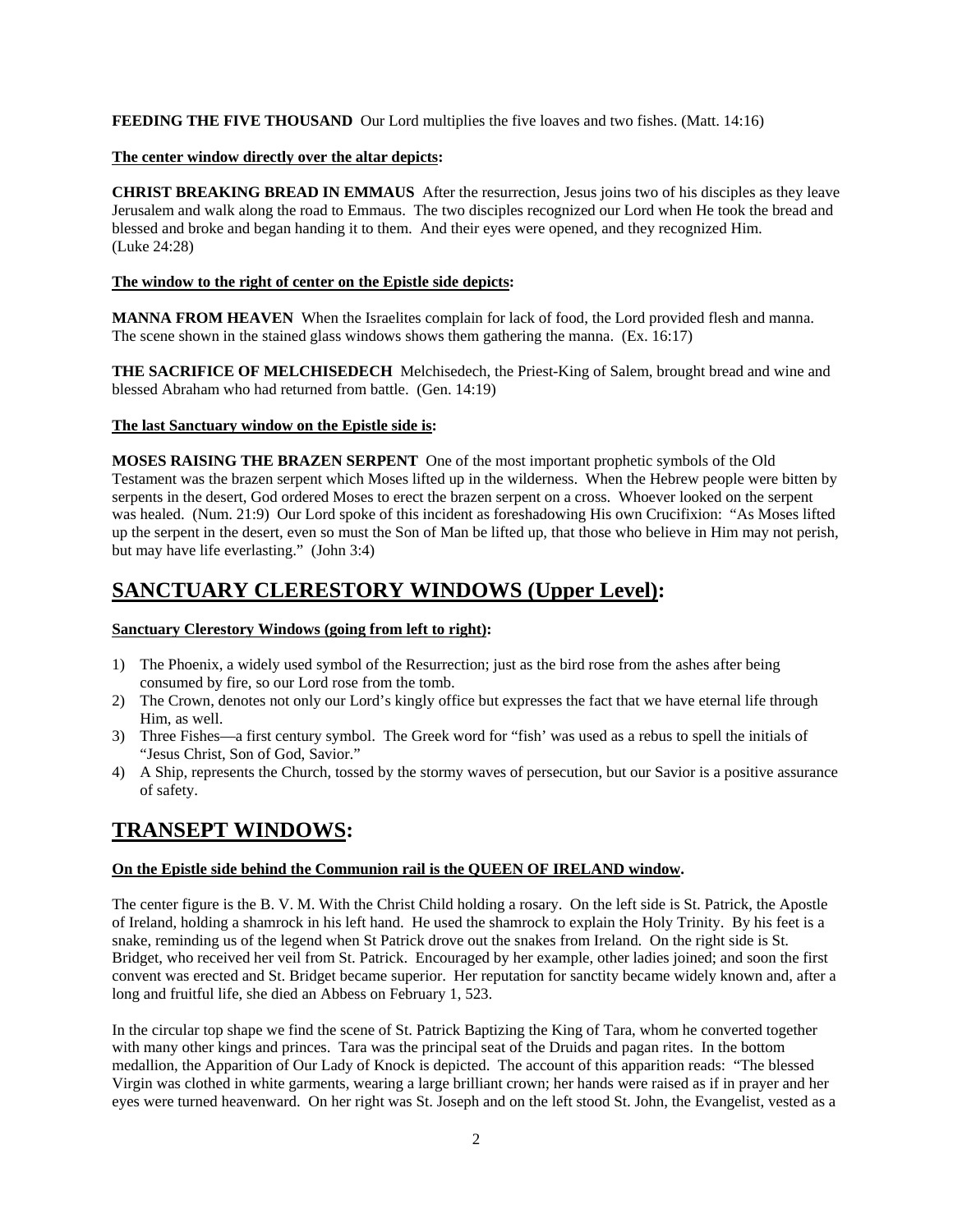Bishop. To the left was an altar on which stood a cross and a lamb." This all happened in the quiet village of Knock, County of May, on the  $21<sup>st</sup>$  Day of August 1879.

### **The three-panel window on the Transept wall in the Sanctuary is devoted to:**

**OUR LADY OF THE MOST BLESSED SACRAMENT.** The central figure depicts Our Lady of the Most Blessed Sacrament. The Madonna is holding the Christ Child, who, in turns, holds a chalice with the Blessed sacrament. This center group is flanked by two adoring angels. The lower medallion in the center panel depicts St John giving Communion to the Blessed Virgin. The ornamental part consists of a rich grape border, and in the cruciform appears the passion flower. This flower contains the symbols of the Passion. The central column represents the columns of the Scourging. The ovary is shaped like the hammer used to drive the nails. The three styles, each with a roughly rounded head, are the nails. There are five stamens, symbolical of the five wounds. The rays within the flower form a nimbus, symbolical of our Lord's divine glory. The leaf is shaped like the spear which pierced His heart. The ten petals represent the ten apostles who forsook Him and fled, leaving only St. John, who followed Him and stood beside His cross, and Judas. The flower is said to bloom but three days, representing the time which our Lord lay in the tomb. The quatrefoil in the extreme top has the figure of St. Tarcisius, the first martyr for the Holy Eucharist. IN the trefoils on each side are the monogram of the Blessed Virgin Mary, and the P X, the symbol of Christ. In the lower part of the side panels we find the following: On the left the Three Fishes, one of the earliest symbols. Each letter of the Greek word "fish" was regarded as the initial of a word in the sentence meaning "Jesus Christ, Son of God, Savior." The Crown and Scepter denote our Lord's kingly office. This symbol appears in the right lower panel.

### **The four-panel window on the Transept wall, Gospel side, is devoted to:**

The window over the side altar on the Gospel side contains the symbols of the Four Evangelists. The symbols most frequently used for the Four Evangelists are the winged creatures; namely the winged man, the winged lion, the winged calf and the eagle. The figures are described as follows:

- 1) **The winged man** signified the human nature of our Lord Jesus , and because **St. Matthew** lays stress upon the Incarnation of the Son of God, this symbol is given to him.
- 2) **The winged lion** represents His royal character, since the lion is the king of beasts. The winged lion is attributed to **St. Mark** because that inspired writer speaks of the grace of our Lord.
- 3) **The winged calf** testifies as to the sacerdotal nature of our Lord, for the calf is the emblem of sacrifice. This emblem is associated with **St. Luke** because of the simplicity and earnestness with which he described the sacerdotal office and the death of our Lord.
- 4) **The flying eagle** represents the grace of the Holy Spirit which was ever upon the Savior. The eagle symbolizes **St. John**, who speaks of the divine nature of our Savior and His Kingly office.

## **TRANSEPT CLERESTORY WINDOWS (Upper Level):**

### **Transept Clerestory windows (going from left to right):**

- 1) **Hand of God—**God the Father in Heaven.
- 2) **B. V. M. Monogram** with crown symbolizes the Queen of Heaven.
- 3) **Lilies—**a symbol of Purity.
- 4) **Moon & Stars—**a symbol of the Virgin Mother, whose glory is borrowed from the Sun of Righteousness, our Lord, as the moon is reflected from the sun.
- 5) **Crib & Orb—**symbolizing our Savior's birth.
- 6) **Globe with snake—**a symbol of the fall of man and the B. V. M. "The seed of the woman shall bruise the head of the serpent."
- 7) **Scale and Sword—**symbol of justice.
- 8) **Throne of God**.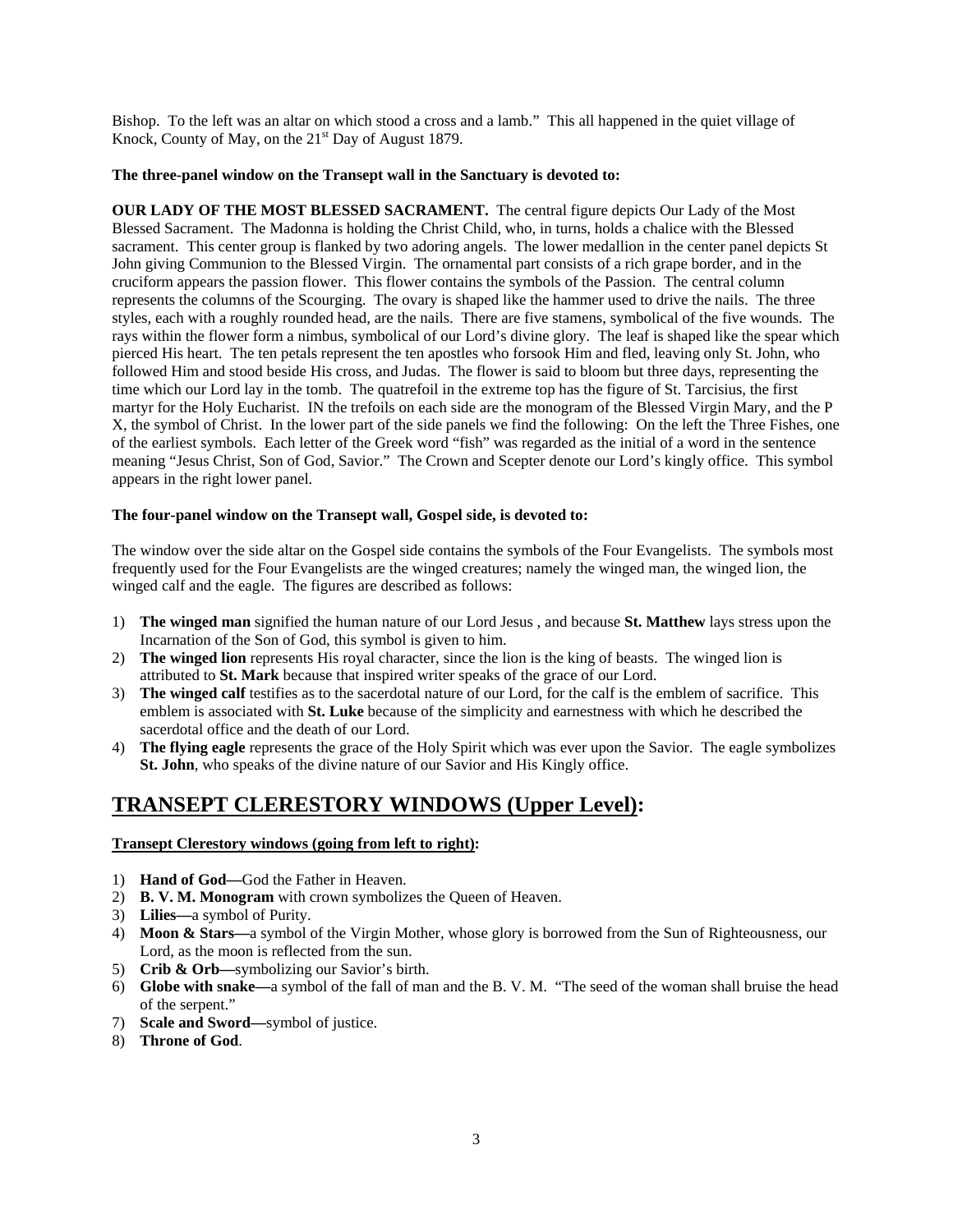## **THE ROSE WINDOWS**

The individual panes of the Rose Windows are called out according to the pattern below.



#### **The Epistle Side (East Side) Rose Window:**

The Center Window is that of the Immaculate Conception. This is a classic presentation of the Blessed Virgin Mary and is the picture chosen by the Basilica of the National Shrine of the Immaculate Conception, in Washington, DC, to represent the Mary as the Immaculate Conception. (http://www.nationalshrine.com/NAT\_SHRINE/index.shtml)

- 1. **Isaias—**Isaiah wrote of the Virgin. The Church holds that the Mother of Jesus is likewise the Virgin mentioned by Isaiah, who will conceive a Son called Emmanuel (Is 7:14) (See also Mt 1:22-23) Isaiah is also cited in showing that Jesus is of the line of King David, the root of Jesse (Isaiah 6,14; 11,1; 53,2).
- 2. **Ezechiel—**Ezechiel is remembered for his promise of salvation.
- 3. **Pope Alexander VII—**Born Fabio Chigi, at Sienna, in Italy, on 13 February 1599. He was elected Pope on 7 April 1655 and died at Rome 22 May 1667. Alexander VII promulgated on 8 December 1661, the famous constitution "Sollicitudo omnium Ecclesiarum", defining the true sense of the word conception, and forbidding all further discussion against the common and pious sentiment of the Church. He declared that the immunity of Mary from original sin in the first moment of the creation of her soul and its infusion into the body was the object of the feast (Densinger, 1100). (http://www.newadvent.org/cathen/07674d.htm)
- 4. **St Pius X—**Pontiff from 1903 to 1914, succeeding Pope Leo the XIII. Known for his devotion to Mary.
- 5. **Saint Joachim—**Father of The Blessed Virgin Mary
- **6. Pope Pius XII—**In the light of a long history of Christian belief since patristic times, in 1950, Pope Pius XII defined Mary's Assumption into Heaven as a dogma of Roman Catholicism. The proclamation of this dogma is found in the encyclical: Munificentissimus Deus, which states in part: "We pronounce, declare and define it to be a divinely revealed dogma: that the Immaculate Mother of God, the ever Virgin Mary having completed the course of her earthly life, was assumed body and soul to heavenly glory." (http://www.udayton.edu/mary/meditations/assmp01.html)
- 7. **Saint Anne—**Mother of the Blessed Virgin Mary
- 8. **Pope Leo XIII—**Pope Leo, who was Pontiff from 1878 to 1903, had a deep love of Mary and encouraged the praying of the Rosary. Leo XIII, on 30 November 1879, raised the feast to a double of the first class with a vigil. (http://www.newadvent.org/cathen/07674d.htm)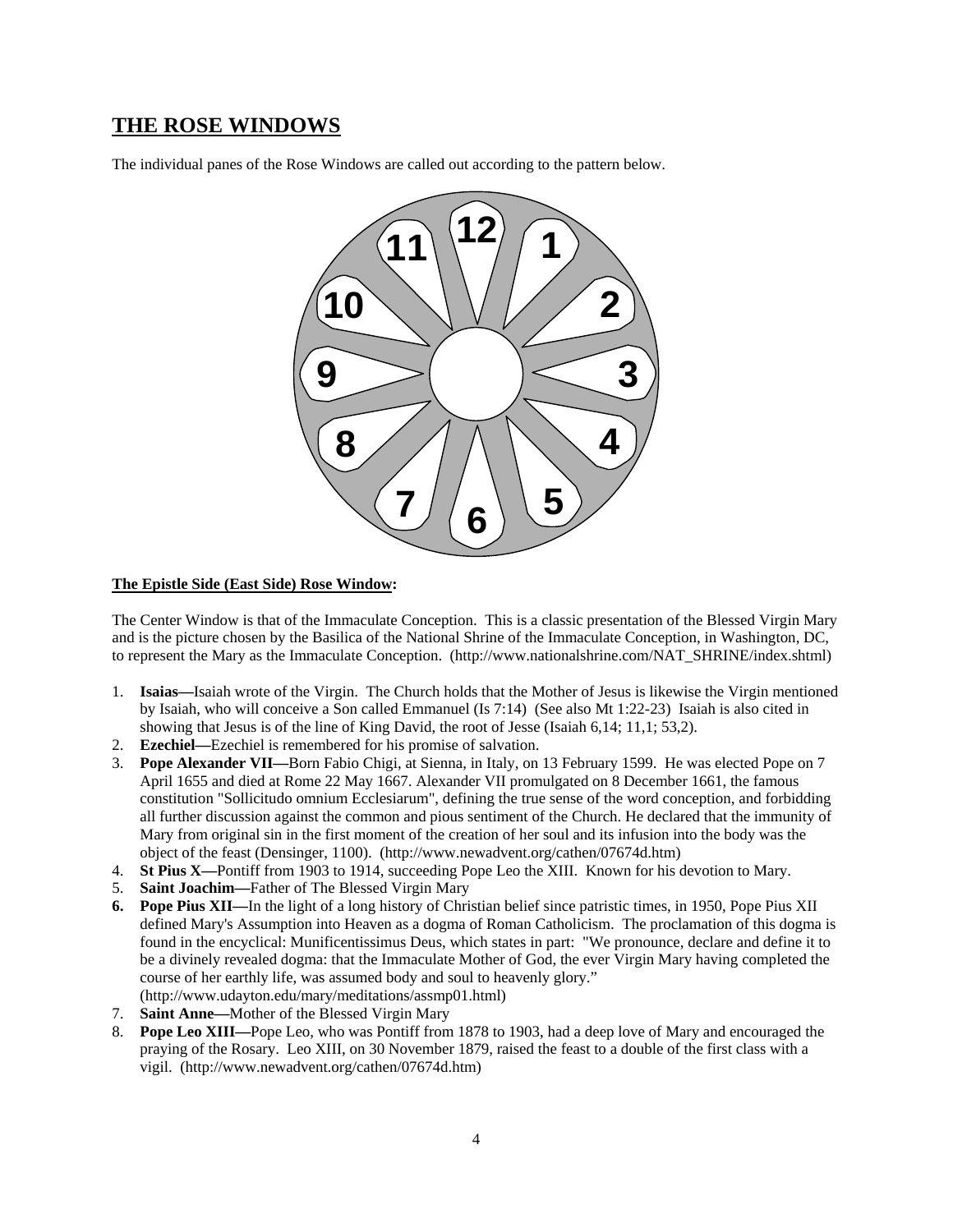- 9. **Pope Sixtus IV—**Pope until 1484. Wrote a work on the Immaculate Conception. By a Decree of 28 February 1476, Pope Sixtus IV at last adopted the feast of the Immaculate Conception for the entire Latin Church. (http://www.newadvent.org/cathen/07674d.htm)
- 10. **Duns Scotus—**Blessed John Duns Scotus, Scottish Franciscan and theologian was a professor and prolific writer. He died 1308 in Cologne. Duns Scotus laid the foundations of the doctrine of the Immaculate Conception so solidly and dispelled the objections in a manner so satisfactory, that from that time onward the doctrine prevailed. He showed that the sanctification after animation—sanctificatio post animationem demanded that it should follow in the order of nature (naturae) not of time (temporis); he removed the great difficulty of St. Thomas showing that, so far from being excluded from redemption, the Blessed Virgin obtained of her Divine Son the greatest of redemptions through the mystery of her preservation from all sin. From the time of Scotus not only did the doctrine (of the Immaculate Conception) become the common opinion at the universities, but the feast spread widely to those countries where it had not been previously adopted. (http://www.newadvent.org/cathen/07674d.htm)
- 11. **Jeremias—**Jeremiah is remembered for his prophetic word.
- 12. **Pope Pius IX—**In the Constitution *Ineffabilis Deus* of 8 December, 1854, Pius IX pronounced and defined that the Blessed Virgin Mary "in the first instance of her conception, by a singular privilege and grace granted by God, in view of the merits of Jesus Christ, the Saviour of the human race, was preserved exempt from all stain of original sin." (http://www.newadvent.org/cathen/07674d.htm)

### **The Gospel Side (West Side) Rose Window:**

The Center Window is Our Lady of Hope. The first shrine bearing that title was erected at Mezieres, in the year 930. The Litany of Our Lady of Hope can be found on the Internet at http://www.udayton.edu/mary/prayers/litpray01.html#two

- 1. **Salus Populi Roman—**Protectress of the Roman People. The miraculous image, Protectress of the Roman People, is perhaps the best loved and honored Marian icon in Rome, Italy. It is located in the Cappella Paolina of Saint Mary Major Basilica in Rome, known to English-speaking pilgrims as Lady Chapel. The church, Saint Mary Major, is considered the third of the Roman patriarchal basilicas. The church and its Marian shrine are under the special patronage of the popes. (http://www.udayton.edu/mary/meditations/saluspr.html)
- **2. Our Lady of the Rosary—**While Jesus is the focus of the Rosary, it revolves around those mysteries that touched Our Lady's life.
- 3. **Our Lady of Perpetual Help—**The picture of Our Lady of Perpetual Succour is painted on wood, with background of gold. It is Byzantine in style and is supposed to have been painted in the thirteenth century. It represents the Mother of God holding the Divine Child while the Archangels Michael and Gabriel present before Him the instruments of His Passion. Over the figures in the picture are some Greek letters which form the abbreviated words Mother of God, Jesus Christ, Archangel Michael, and Archangel Gabriel respectively. It was brought to Rome towards the end of the fifteenth century by a pious merchant, who, dying there, ordered by his will that the picture should be exposed in a church for public veneration. It was exposed in the church of San Matteo, Via Merulana, between St. Mary Major and St. John Lateran. Crowds flocked to this church, and for nearly three hundred years many graces were obtained through the intercession of the Blessed Virgin. (http://www.newadvent.org/cathen/11699b.htm)
- 4. **Out Lady of Good Counsel—**Records dating from the reign of Paul II (1464-71) relate that the picture of Our Lady, at first called "La Madonna del Paradiso" and now better known as "Madonna del Buon Consiglio", appeared at Genazzano, a town about twenty-five miles southeast of Rome, on St. Mark's Day, 25 April, 1467, in the old church of Santa Maria, which had been under the care of Augustinians since 1356. The venerated icon itself, which is drawn on a thin scale of wall-plaster little thicker than a visiting- card, was observed to hand suspended in the air without the slightest apparent support; thus early tradition, which furthermore tells how one might have passed a thread around the image without touching it. At once devotion to Our Lady in Santa Maria sprang up; pilgrim-bands began to resort thither; while miracles in ever-increasing numbers, of which a register was opened two days after the event, were wrought, as they still continue to be, at the shrine. Leo XIII (21 Dec., 1893) sanctioned the use of the White Scapular of Our Lady of Good Counsel for the faithful. (http://www.newadvent.org/cathen/11361a.htm)
- 5. **Our Lady of Guadalupe—**The Blessed Virgin appeared to a fifty five years old neophyte, Juan Diego, who was hurrying down Tepeyac hill to hear Mass in Mexico City. It was Saturday, 9 December, 1531. The Blessed Virgin sent him to Bishop Zumárraga to have a temple built where she stood. She was at the same place that evening and Sunday evening to get the bishop's answer. The Bishop had not immediately believed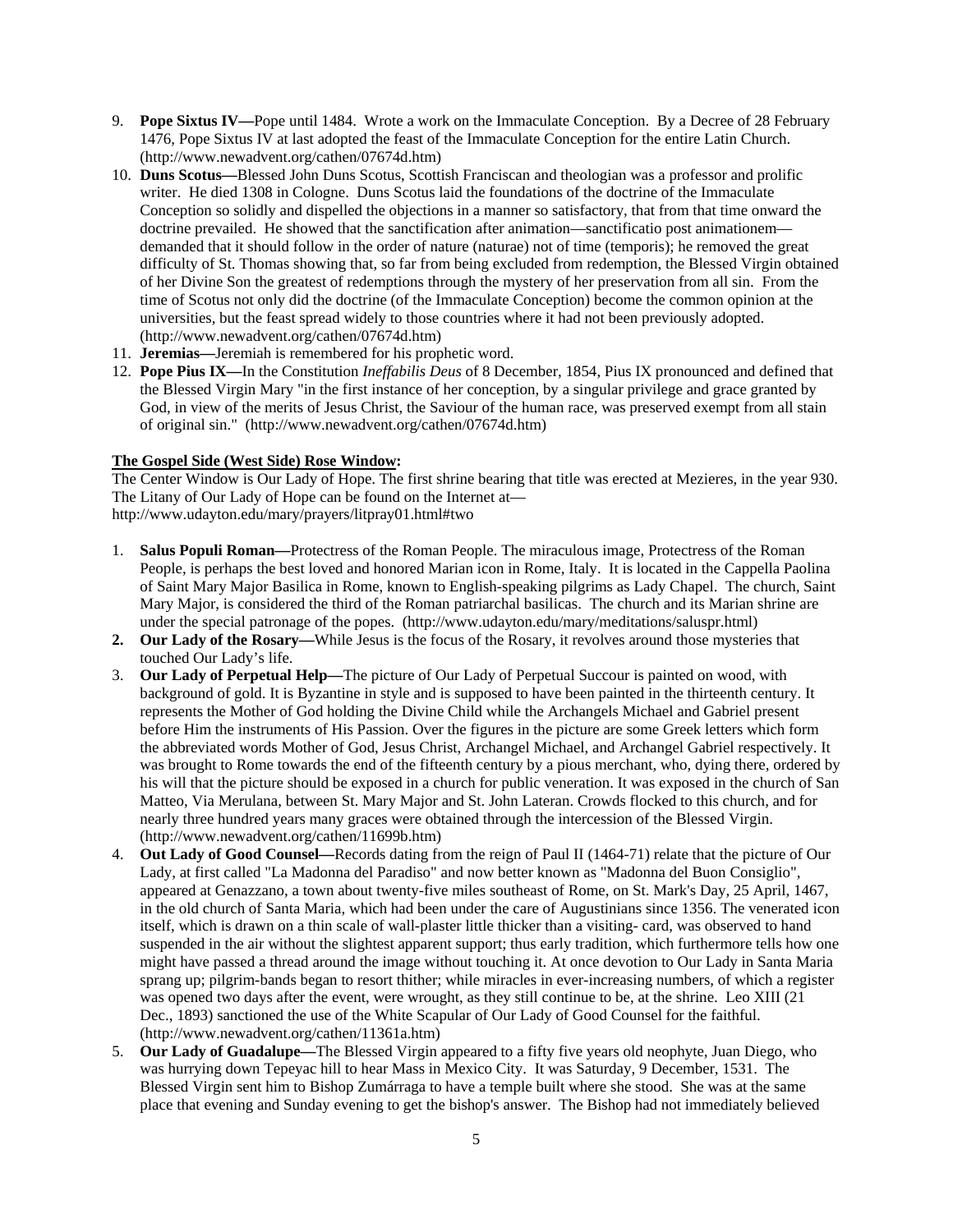the messenger; having cross-questioned him and had him watched, he finally bade him ask a sign of the lady who said she was the mother of the true God. Juan Diego agreed, but was occupied all Monday with Bernardino, an uncle, who seemed dying of fever. At daybreak on Tuesday, 12 December, the grieved nephew was running to the St. James's convent for a priest. To avoid the apparition and untimely message to the bishop, he slipped round where the well chapel now stands. But the Blessed Virgin crossed down to meet him and said: "What road is this thou takest son?" Reassuring Juan about his uncle whom at that instant she cured, appearing to him also and calling herself Holy Mary of Guadalupe, she bade him go again to the bishop. Without hesitating he asked the sign. She told him to go up to the rocks and gather roses. He knew it was neither the time nor the place for roses, but he went and found them. Gathering many into the lap of his tilma a long cloak or wrapper used by Mexican Indians he came back. The Holy Mother, rearranging the roses, bade him keep them untouched and unseen till he reached the bishop. Having got to the presence of Zumárraga, Juan offered the sign. As he unfolded his cloak the roses fell out, and he was startled to see the bishop and his attendants kneeling before him: the life size figure of the Virgin Mother, just as he had described her, was glowing on the poor tilma. (http://www.newadvent.org/cathen/07043a.htm)

- 6. **Our Lady of the Miraculous Medal—**The devotion commonly known as that of the Miraculous Medal owes its origin to Zoe Labore, a member of the Daughters of Charity of St. Vincent de Paul, known in religion as Sister Catherine [subsequently canonized], to whom the Blessed Virgin Mary appeared three separate times in the year 1830, at the mother-house, in Paris. The first of these apparitions occurred 18 July, the second 27 November, and the third a short time later. On the second occasion, Sister Catherine records that the Blessed Virgin appeared as if standing on a globe, and bearing a globe in her hands. As if from rings set with precious stones dazzling rays of light were emitted from her fingers. These, she said, were symbols of the graces which would be bestowed on all who asked for them. Sister Catherine adds that around the figure appeared an oval frame bearing in golden letters the words "O Mary, conceived without sin, pray for us who have recourse to thee"; on the back appeared the letter M, surmounted by a cross, with a crossbar beneath it, and under all the Sacred Hearts of Jesus and Mary, the former surrounded by a crown of thorns, and the latter pierced by a sword. At the second and third of these visions a command was given to have a medal struck after the model revealed, and a promise of great graces was made to those who wear it when blessed. After careful investigation, approval was given and, on 30 June, 1832, the first medals were struck and with their distribution the devotion spread rapidly. (http://www.newadvent.org/cathen/10115a.htm)
- 7. **Our Lady of La Salette—**Over 150 years ago, on September 19, 1846, that Our Lady Mary appeared to two small children on the mountain of LaSalette in the French Alps. There, she gave them a message for the world to hear and follow. It was the first Marian apparition of modern times, outside of a cloistered religious environment, to attract widespread attention, and to be "recognized" by Roman Catholic authorities. There is a shrine to Our Lady of La Salette in Attleboro, Massachusetts. (http://www.lasalette.com/)
- 8. **Our Lady of Lourdes—**In 1858, in the grotto of Massabielle, near Lourdes in southern France, Our Lady appeared 18 times to Bernadette Soubirous, a young peasant girl. She revealed herself as the Immaculate Conception, asked that a chapel be built on the site of the vision, and told the girl to drink from a fountain in the grotto. No fountain was to be seen, but when Bernadette dug at a spot designated by the apparition, a spring began to flow. The water from this still flowing spring has shown remarkable healing power, though it contains no curative property that science can identify. Lourdes has become the most famous modern shrine of Our Lady. (http://www.catholic.org/mary/lourdes1.html)
- 9. **Our Lady of Knock—**On the 21st of August 1879, Our Lady, St. Joseph and St. John the Evangelist appeared at the south gable of Knock Parish Church. The apparition was witnessed by fifteen people, young and old. From this miraculous occurrence Knock has grown to the status of an internationally recognized Marian Shrine. The personal pilgrimage of Pope John Paul II in 1979, commemorating the centenary of the apparition, inspired an even greater devotion to the Shrine and endorsed the indelible seal of Vatican approval. (http://www.knockshrine.ie/)
- 10. **Our Lady of Fatima—**The Blessed Virgin Mary appeared six times to three shepherd children ("the Three Seers") near the town of Fatima, Portugal, between May 13th and October 13th 1917. Appearing to the children, the Blessed Virgin told them that she had been sent by God with a message for every man, woman and child living in that century. Coming at a time when civilization was torn assunder by war (the First World War) and bloody violence, she promised that Heaven would grant peace to all the world if her requests for prayer, reparation and consecration were heard and obeyed. The three children were Lucy Dos Santos, Francisco Marto and Jacinta Marto. (http://www.fatima.org/story1.html)
- 11. Our Lady of Beauraing—On the 29<sup>th</sup> of November 1932, the Blessed Virgin Mary appeared to five children of the village of Beauraing, Belgium. There were 33 appearances in all. The message of Our Lady of Beauraing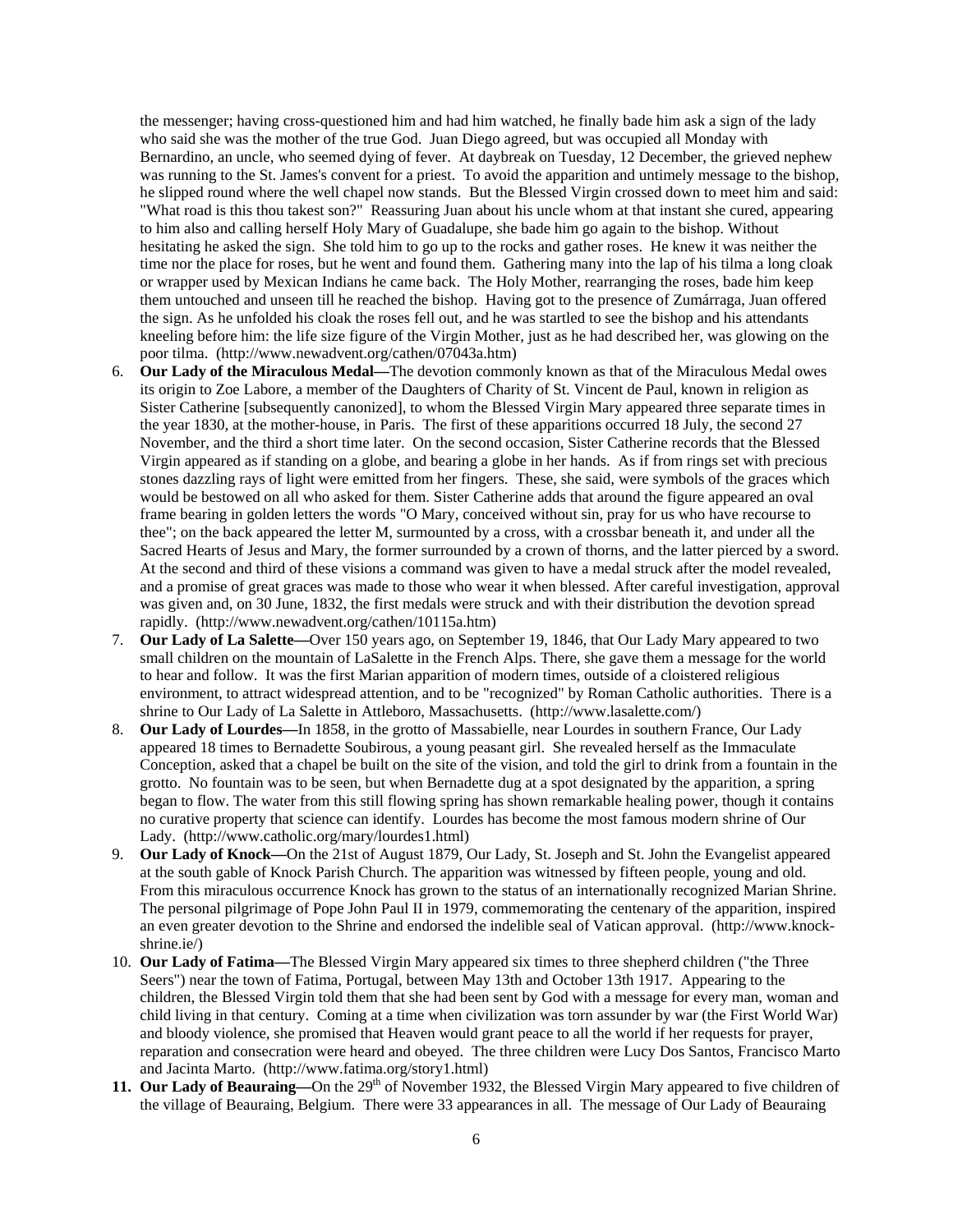was that she wanted people to gather at the spot of the appearances and to pray. The prayer was their own decision, but she wanted them to pray. (http://saint-mike.org/Links/Beauraing.html)

12. **Our Lady of Banneux—** In the winter of 1933, in Banneux, Belgium, 56 miles east of Beauraing, the Blessed Virgin Mary appeared to a young girl named Mariette Beco. The apparitions began just two weeks after the apparitions in Beauraing ended. Marietta, 11, had eight apparitions of the Blessed Virgin Mary, the final one on March 2, 1933. Our Lady told Mariette Beco to "Pray a lot" and that she wanted a little chapel at Banneux. Many miraculous healings occurred at a spring near Mariette's home. (http://home.talkcity.com/WooHooWay/angi667/banneux.html)

## **THE EPISTLE SIDE OF THE NAVE**

### **The Three-panel window in the Epistle Transept depicts the first of the seven joys of the B. V. M.**

**THE ANNUNCIATION.** The three panels are combined into one group. In the center the B.V.M. Is kneeling looking up to Gabriel who spoke, (Luke 1:26) "Hail full of grace, the Lord is with thee, Blessed art thou among women." And Mary said, "Behold the handmaid of the Lord. Be it done to me according to thy word." In the circular shape on top, St. Dominic receiving the Rosary is shown. In the bottom medallion Our Lady of Fatima is depicted, where the B. V. M. Gave us, through three children, this principal motivation, ""The conversion of sinners and the return of souls to God," and the direct words, "Do not offend Our Lord anymore; he is already much offended." (Luke Chapter 1)

### **The next window in the transept facing the front of the church is the second joy:**

**THE VISITATION**. This window depicts the scene when the B. V. M. Visited Elizabeth at the house of Zachary, "And Elizabeth was filled with the Holy Spirit and cried out with a loud voice, saying, 'Blessed are thou among women and blessed is the fruit of they womb.'" (Luke 1:41) The quatrefoil above the three panels shows St. Vincent de Paul, friend of the poor, rescuing a founding. Founder of the Vincentian order and the Daughters of Charity, he lived from 1580 to 1660. ON the bottom of the center panel a medallion depicts the Miraculous Medal, the third apparition of the B. V. M. To St. Catherine Laboure, November 27, 1830, when the B. V. B. Said: "These rays are the symbols of the graces which I bestow on those who ask for them."

### **Proceeding toward the front of the church, the first window after the transept is:**

**THE NATIVITY and ADORATION.** In this window, two of the seven joys of the B. V. M. Are combined. "Now when Jesus was born, in Bethlehem...behold Magi come from the East...and falling down they worshipped him." (Matt. 2:9) In the left panel are the three Kings with their offerings, and on the right the Shepherds with their gifts. Below this Nativity scene the text is "This Day is Born to you a Savior." Below the main scene is The Little Flower. In the top quatrefoil is the Infant of Prague. The symbols in this window are, in the top row on the left, the Star of Bethlehem with the guiding rays, the orb with the cross symbolizing Christ the King, and on the right side, the rose, referring to the prophesy of Isaiah, "The desert shall blossom as the rose at the coming of the Kingdom of Righteousness." Below the main scene on the left is the world encircled by the serpent symbolizing the Immaculate Conception. On the right is the Blessed Virgin Mary's monogram. Across the bottom beginning at the left are, Lilies for Purity, the "Chi-Rho," the most ancient abbreviation of the word "Christ," in the center and on the right side the bursting Pomegranate, the symbol of the power of our Lord who was able to burst the tomb on Easter Day and come forth alive.

#### **The next window going toward the front door depicts:**

**THE FINDING IN THE TEMPLE** (The fifth joyful mystery). "It came to pass after three days that they found Him in the temple, in the midst of the teachers, listening tot them and asking them questions...and He said to them, 'How is it that you sought me? Did you not know that I must be about my Father's business?'" (Luke 2:49) In the quartrefoil is St Rose of Lima, the first canonized Saint of the New World, who dies in 1617. IN the bottom part of the center panel is Our Lady of Lourdes. (Luke Chapter 2)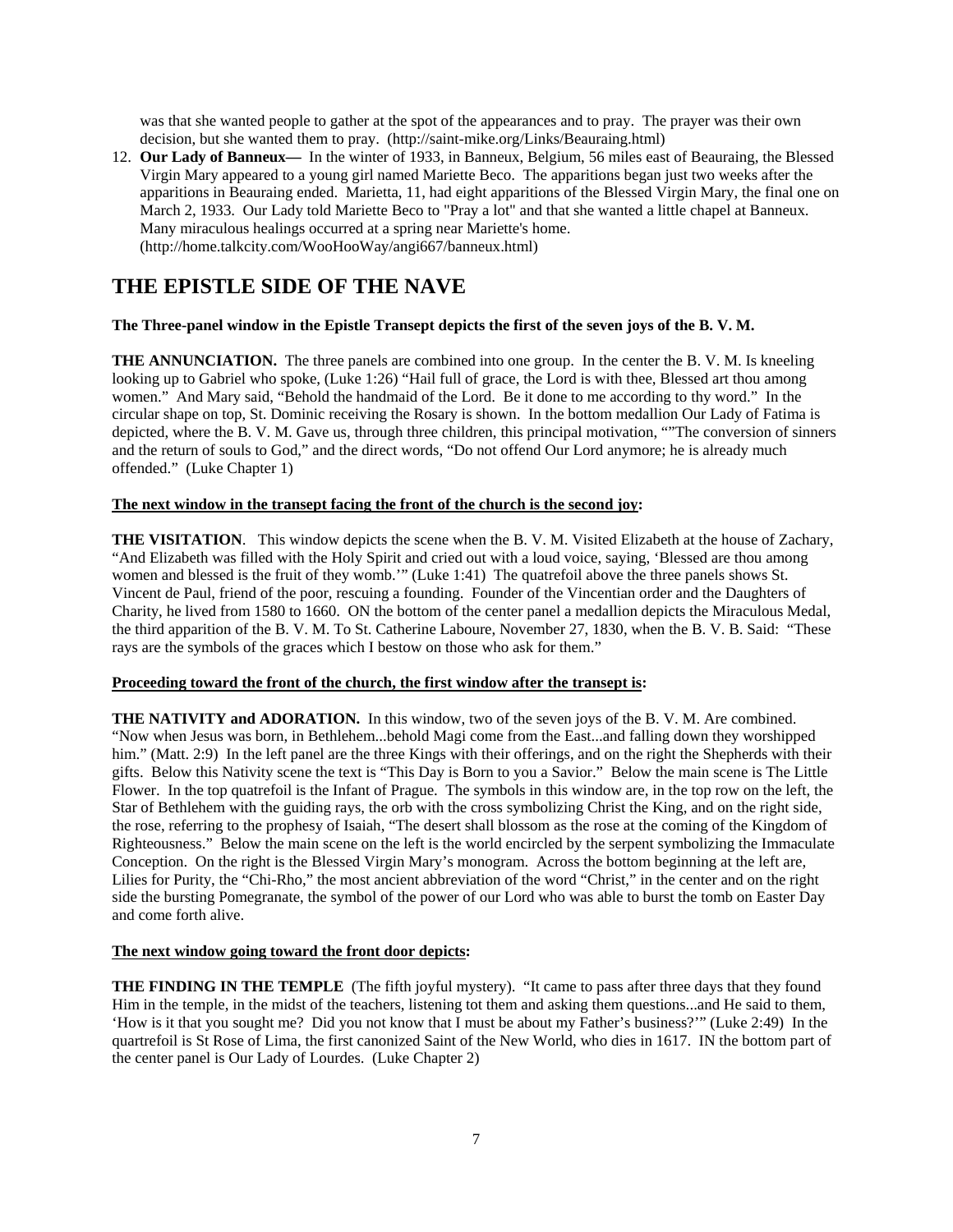**THE ASSUMPTION OF THE B. V. M.**, solemnly defined as a dogma by Pius XII, November 1, 1950, depicts the taking of the incorrupt body of Mary up into Heaven after her death, where her body was reunited to her soul. IN the top shape is St. Peter at the gate of Heaven holding the two keys. Christ said, "I will give thee the keys of the Kingdom of Heaven." (Matt. 16:19) IN the center panel in the lower center, Pius XII announcing the Dogma of the Assumption.

### **The window before the balcony on the Epistle side is:**

**THE CORONATION OF THE B. V. M.**, depicting the reception of Mary into heaven after her Assumption, and the crowning making her Queen of Heaven. In the top circle is a portrait of Saint Eugene De Mazenod, Bishop of Marseilles and Founder of the Congregation of the Oblates of Mary Immaculate; a devout advocate of Mary's Immaculate Conception in the solemn definition of which he took an active part. (1854) In the lower medallion, we see the Oblates at work on Hudson Bay.

**Apparition of our Lord to His Mother** are the Resurrection. (The seventh joy.)

# **THE GOSPEL SIDE IN THE NAVE**

On the Gospel Side the Seven Sorrows are depicted. The first window in the Transept to the left of the large Rose window will be the first Sorrow:

**SIMEON'S PROPHESY.** "And thy own soul a sword shall pierce, that the thoughts of many hearts may be revealed." (Luke 2:35)

**THE FLIGHT INTO EGYPT.** "Told by an angel in a dream that Herod sought to destroy Jesus, Joseph arose and took the child and His mother by night, and withdrew into Egypt." (Matt 2:14)

**JESUS LOST IN JERUSALEM.** The meditation contained in the Novena in honor of the Seven Sorrows reads: "Who can describe Mary's sorrow when, returning from Jerusalem, she missed her divine Son?" With St. Joseph she retraced her steps in anxious search of Him whom her soul loved. She went to all her relatives and acquaintances in Jerusalem, but herd no tidings of her lost Child. Of it Origen writes: "on account of the ineffable love of Mary for her divine Son, she suffered more by His loss than the martyrs suffered amid the most cruel tortures." The inscription in the center panel directly under this main subject is, "They sought Him Sorrowing." Below the main scene which extends over the three panels is St. John Bosco teaching a boy. In the top quatrefoil, the figure of St. Catherine of Alexandria, who saw a vision of the Blessed Version Mary who asked her son to receive her among His servants, but the Divine Infant turned away. After Baptism, Catherine saw the same vision, and Jesus Christ received her with great affection, and espoused her before the court of heaven. St. Catherine suffered just as the Blessed Virgin Mary and was martyred after many torments. The symbols in this window all pertain to the main subject. Beginning in the top left panel is the carpenter square and "J" for St. Joseph. The anchor for Hope is in the center and the Blessing Hand of God the Father is on the right side. Below the large medallion, on the left are lilies, the symbol of Purity, and on the right side, lilies of the valley for meekness. Across the bottom, on the left is St. Mary's crown with five stars; in the center the moon and the stars and on the right the flowering branch with the five petal rose, the five letters "Maria" and the budding rose.

### **The next window going toward the choir is:**

**CARRYING THE CROSS**. "...And bearing the cross for Himself, He went forth to the place called Galgotha, where they crucified Him." (John 19:16) Mary's fourth sorrow: She meets Jesus carrying His cross. Torn by the cruel scourging, crowned with thorns, and covered with blood, He proceeds on His way to Calvary, and in this pitiful condition meets His blessed Mother. The inscription below this scene is, "Thy own soul a sword shall pierce." In the top circle St. Martin of Tours is handing an almost naked beggar part of his cloak and was rewarded by a vision of Our Lord. In the bottom of the center panel is St. Joan of Arc and King Charles VII whom she helped to be crowned in Rheims.

#### **The next window has, as the main subject, Mary's fifth sorrow:**